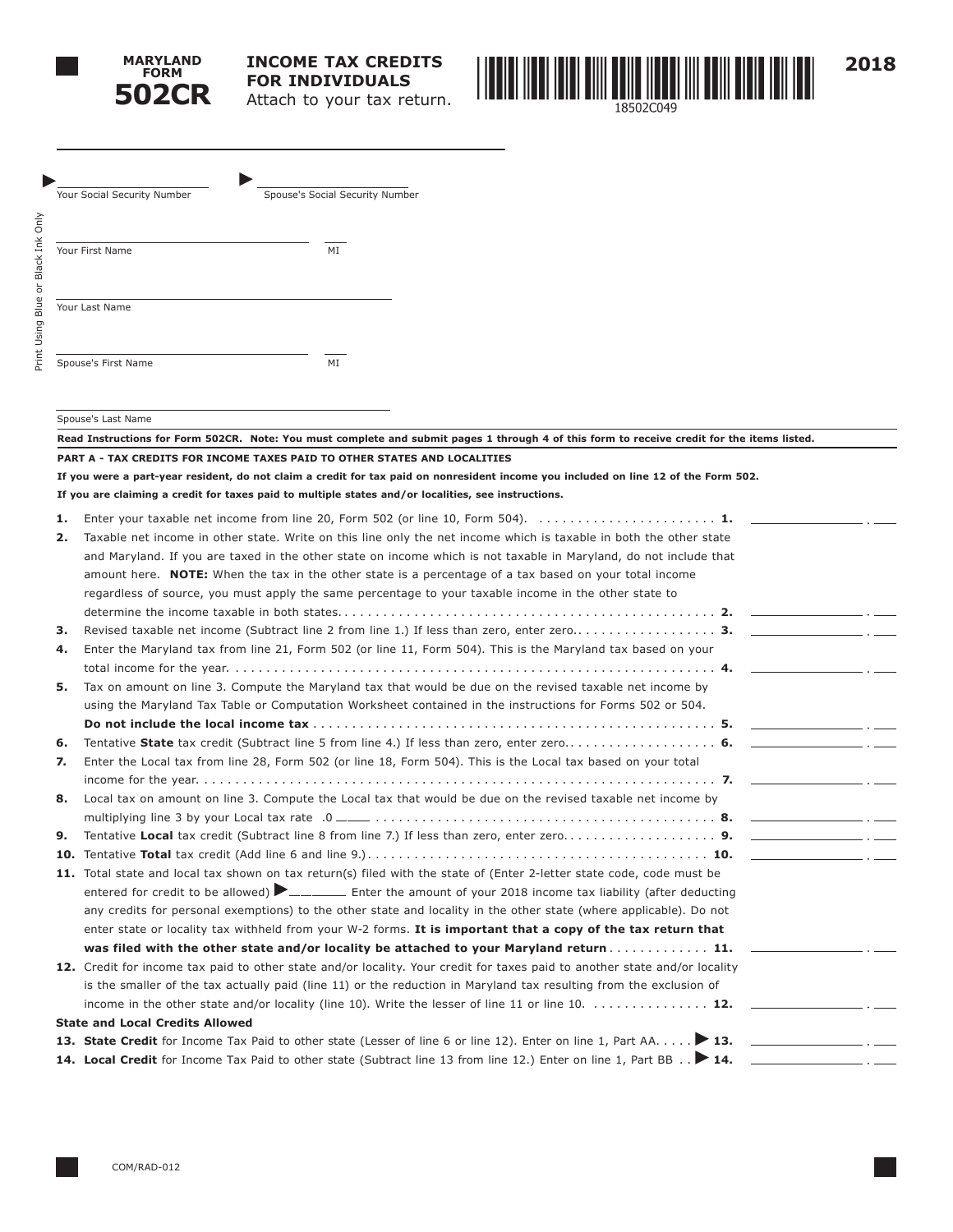

NAME SSN

## **INCOME TAX CREDITS FOR INDIVIDUALS** Attach to your tax return.



|    | <b>PART B - CREDIT FOR CHILD AND DEPENDENT CARE EXPENSES</b>                                                                                                                    |                                             |                                                                                                                                                                                                                                                                                                                   |
|----|---------------------------------------------------------------------------------------------------------------------------------------------------------------------------------|---------------------------------------------|-------------------------------------------------------------------------------------------------------------------------------------------------------------------------------------------------------------------------------------------------------------------------------------------------------------------|
| 1. | Enter your federal adjusted gross income from line 1 of Form 502 or line 17, column 1 of                                                                                        |                                             |                                                                                                                                                                                                                                                                                                                   |
|    |                                                                                                                                                                                 |                                             |                                                                                                                                                                                                                                                                                                                   |
| 2. |                                                                                                                                                                                 |                                             |                                                                                                                                                                                                                                                                                                                   |
| 3. | Enter the decimal amount from the chart in the instructions that applies to the amount on line $1, \ldots, \ldots, 3$ .                                                         |                                             |                                                                                                                                                                                                                                                                                                                   |
| 4. |                                                                                                                                                                                 |                                             |                                                                                                                                                                                                                                                                                                                   |
|    | PART C - QUALITY TEACHER INCENTIVE CREDIT                                                                                                                                       | <b>Enter the Name of Qualified Employer</b> |                                                                                                                                                                                                                                                                                                                   |
| 1. | Enter the Maryland public school system or a State or local correctional                                                                                                        | Taxpayer A                                  | <b>Taxpayer B</b>                                                                                                                                                                                                                                                                                                 |
|    |                                                                                                                                                                                 |                                             |                                                                                                                                                                                                                                                                                                                   |
| 2. |                                                                                                                                                                                 |                                             |                                                                                                                                                                                                                                                                                                                   |
| 3. |                                                                                                                                                                                 |                                             |                                                                                                                                                                                                                                                                                                                   |
| 4. |                                                                                                                                                                                 |                                             | 4. $\qquad \qquad \qquad$                                                                                                                                                                                                                                                                                         |
| 5. |                                                                                                                                                                                 |                                             |                                                                                                                                                                                                                                                                                                                   |
| 6. |                                                                                                                                                                                 |                                             |                                                                                                                                                                                                                                                                                                                   |
| 7. | Total (Add amounts from line 6, for Taxpayers A and B) Enter here and                                                                                                           |                                             |                                                                                                                                                                                                                                                                                                                   |
|    |                                                                                                                                                                                 |                                             |                                                                                                                                                                                                                                                                                                                   |
|    | <b>PART D - CREDIT FOR AQUACULTURE OYSTER FLOATS</b>                                                                                                                            |                                             |                                                                                                                                                                                                                                                                                                                   |
| 1. | Enter the amount paid to purchase an aquaculture oyster float(s)                                                                                                                |                                             |                                                                                                                                                                                                                                                                                                                   |
|    |                                                                                                                                                                                 |                                             |                                                                                                                                                                                                                                                                                                                   |
|    | PART E - LONG-TERM CARE INSURANCE CREDIT: (THIS IS A ONE-TIME CREDIT.)                                                                                                          |                                             |                                                                                                                                                                                                                                                                                                                   |
|    | Answer the questions and see instructions below before completing Columns A through E for each person                                                                           |                                             |                                                                                                                                                                                                                                                                                                                   |
|    | for whom you paid long-term care insurance premiums.                                                                                                                            |                                             |                                                                                                                                                                                                                                                                                                                   |
|    | <b>Question 1 -</b> Did the insured individual have long-term care insurance prior to July 1, 2000?                                                                             |                                             | Yes<br>No                                                                                                                                                                                                                                                                                                         |
|    | <b>Question 2 -</b> Is the credit being claimed for the insured individual in this year by any other taxpayer?                                                                  |                                             | Yes<br>No                                                                                                                                                                                                                                                                                                         |
|    |                                                                                                                                                                                 |                                             | Yes<br>No                                                                                                                                                                                                                                                                                                         |
|    | <b>Question 4 -</b> Is the insured individual for whom the credit is being claimed a nonresident of Maryland?                                                                   |                                             | Yes<br>No                                                                                                                                                                                                                                                                                                         |
|    | If you answered YES to any of the above questions, that insured person does NOT qualify for the credit.                                                                         |                                             |                                                                                                                                                                                                                                                                                                                   |
|    | Complete Columns A through D only for insured individuals who qualify for credit. Enter in Column E the lesser of the amount of premium paid for                                |                                             |                                                                                                                                                                                                                                                                                                                   |
|    | each insured person or:<br>• \$420 for those insured who are 40 or less, as of 12/31/18                                                                                         |                                             |                                                                                                                                                                                                                                                                                                                   |
|    | • \$500 for those insured who are over age 40, as of 12/31/18.                                                                                                                  |                                             |                                                                                                                                                                                                                                                                                                                   |
|    | Add the amounts in Column E and enter the total on line 5 (total) and on Part AA, line 5.                                                                                       |                                             |                                                                                                                                                                                                                                                                                                                   |
|    | Column A<br>Column B<br>Column <sub>C</sub>                                                                                                                                     | Column D                                    | <b>Column E</b>                                                                                                                                                                                                                                                                                                   |
|    | Age<br><b>Name of Qualifying Insured</b><br>Social Security No.<br><b>Relationship to</b>                                                                                       | <b>Amount of Premium Paid</b>               | <b>Credit Amount</b>                                                                                                                                                                                                                                                                                              |
|    | Individual<br>of Insured<br><b>Taxpayer</b>                                                                                                                                     |                                             |                                                                                                                                                                                                                                                                                                                   |
| 1. | <u> 1989 - Andrea Stadt, fransk politiker (d. 1989)</u><br><u> 1989 - Johann John Stone, markin amerikan bisa di sebagai pertama dan personal dan personal dan personal dan</u> |                                             |                                                                                                                                                                                                                                                                                                                   |
|    | $\blacktriangleright$<br>$\blacktriangleright \underbrace{\hspace{2.5cm}}$                                                                                                      |                                             |                                                                                                                                                                                                                                                                                                                   |
| 3. | ▶<br>$\blacktriangleright$<br>▶                                                                                                                                                 |                                             |                                                                                                                                                                                                                                                                                                                   |
|    |                                                                                                                                                                                 | 4.                                          |                                                                                                                                                                                                                                                                                                                   |
| 5. |                                                                                                                                                                                 | TOTAL <sub>5</sub>                          |                                                                                                                                                                                                                                                                                                                   |
|    | PART F - CREDIT FOR PRESERVATION AND CONSERVATION EASEMENTS                                                                                                                     |                                             |                                                                                                                                                                                                                                                                                                                   |
|    | PTE members may not use the Form 502CR to claim this credit.                                                                                                                    | <b>Taxpayer A</b>                           | <b>Taxpayer B</b>                                                                                                                                                                                                                                                                                                 |
| 1. | Enter the portion of the total current-year conveyance amount, and any                                                                                                          |                                             |                                                                                                                                                                                                                                                                                                                   |
|    |                                                                                                                                                                                 |                                             |                                                                                                                                                                                                                                                                                                                   |
| 2. | Enter the amount of any payment received for the easement by each                                                                                                               |                                             |                                                                                                                                                                                                                                                                                                                   |
|    |                                                                                                                                                                                 |                                             |                                                                                                                                                                                                                                                                                                                   |
| 3. |                                                                                                                                                                                 |                                             |                                                                                                                                                                                                                                                                                                                   |
| 4. | Enter the amount from line 21 of Form 502; line 32c of Form 505; line 33 of                                                                                                     |                                             |                                                                                                                                                                                                                                                                                                                   |
|    | Form 515; line 13 of Form 504 or \$5,000, whichever is less. See instructions 4. ____________________ . ____                                                                    |                                             | $\mathcal{A}$ and $\mathcal{A}$ and $\mathcal{A}$ are $\mathcal{A}$ and $\mathcal{A}$ are $\mathcal{A}$ and $\mathcal{A}$ are $\mathcal{A}$ and $\mathcal{A}$ are $\mathcal{A}$ and $\mathcal{A}$ are $\mathcal{A}$ and $\mathcal{A}$ are $\mathcal{A}$ and $\mathcal{A}$ are $\mathcal{A}$ and $\mathcal{A}$ are |
| 5. | Enter the lesser of line 3 or 4 here. (If you itemize deductions,                                                                                                               |                                             |                                                                                                                                                                                                                                                                                                                   |
|    |                                                                                                                                                                                 |                                             |                                                                                                                                                                                                                                                                                                                   |
| 6. |                                                                                                                                                                                 |                                             |                                                                                                                                                                                                                                                                                                                   |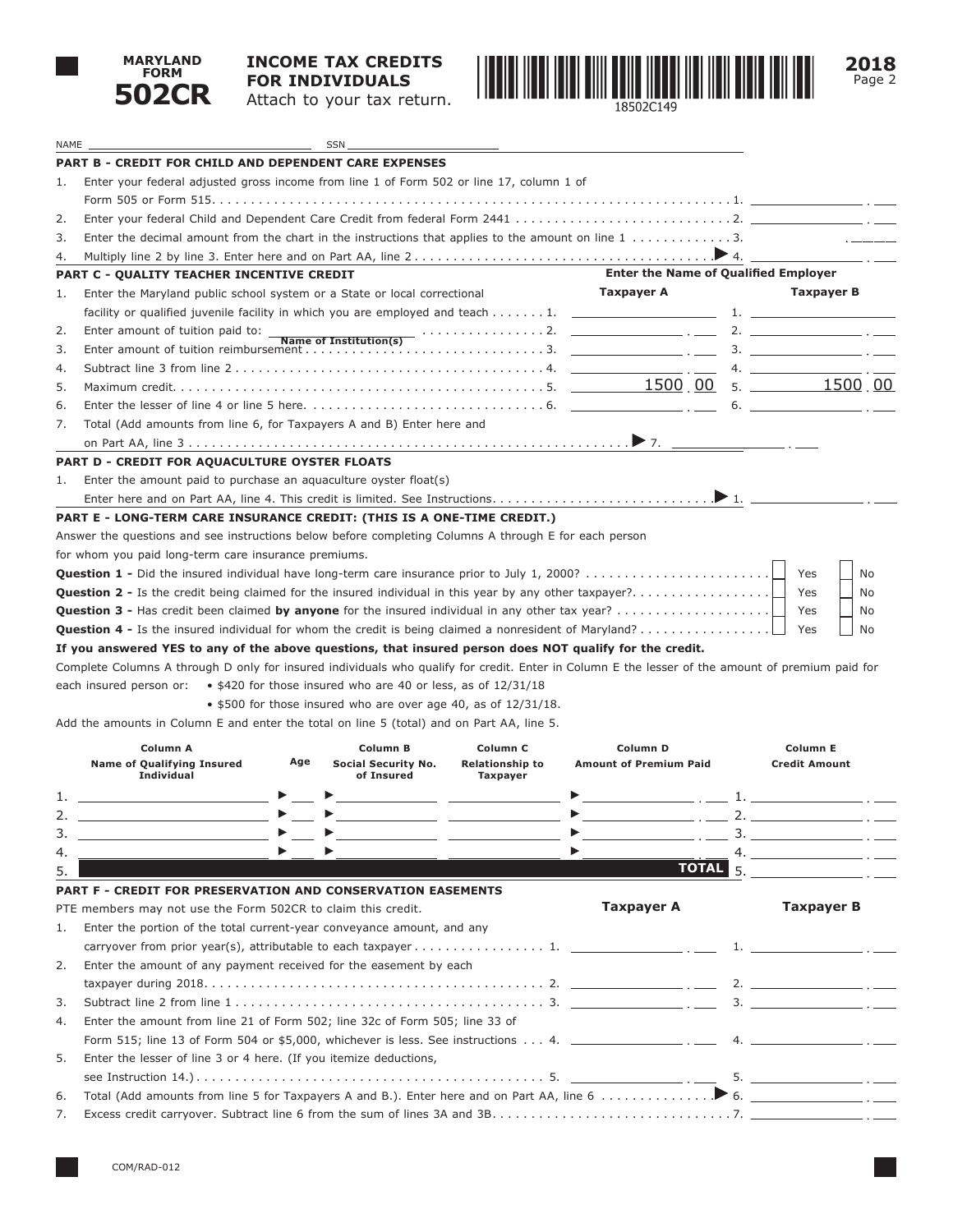

## **INCOME TAX CREDITS FOR INDIVIDUALS** Attach to your tax return.



| NAME           | SSN                                                                                                                                                          |  |
|----------------|--------------------------------------------------------------------------------------------------------------------------------------------------------------|--|
|                | <b>PART G - VENISON DONATION - FEED THE HUNGRY ORGANIZATIONS TAX CREDIT</b>                                                                                  |  |
| 1.             | Enter the amount up to \$50 per deer of qualified expenses to butcher and process an antierless deer for human                                               |  |
|                | consumption. Enter here and on Part AA, line 7. This credit is limited. See Instructions.                                                                    |  |
|                | Number of antierless deer donated <b>Decision</b> expansion of the state of the state of antierless deer donated <b>Decision Community 1.</b>                |  |
|                |                                                                                                                                                              |  |
|                | PART H - COMMUNITY INVESTMENT TAX CREDIT ** must attach required certification                                                                               |  |
|                | This credit is limited to individual taxpayers who have elected not to claim this credit on Form 500CR. If you have an Excess Carryover on Form              |  |
|                | 500CR attributable to any credit other than the Community Investment Tax Credit (CITC), you are not eligible to claim the CITC on Form 502CR.                |  |
|                | You must use Form 500CR. Also, PTE members may not elect to use Form 502CR to claim the CITC.                                                                |  |
| 1.             |                                                                                                                                                              |  |
| 2.             |                                                                                                                                                              |  |
| 3.             |                                                                                                                                                              |  |
| 4.             | Enter the amount from line 3 or \$250,000, whichever is less. $\ldots \ldots \ldots \ldots \ldots \ldots \ldots \ldots \ldots \ldots \ldots \ldots \ldots$ . |  |
| 5.             |                                                                                                                                                              |  |
|                | PART I - ENDOW MARYLAND TAX CREDIT ** must attach required certification                                                                                     |  |
|                | This credit is limited to individual taxpayers who have elected not to claim this credit on Form 500CR.                                                      |  |
| 1.             |                                                                                                                                                              |  |
| 2.             |                                                                                                                                                              |  |
| 3.             |                                                                                                                                                              |  |
| 4.             |                                                                                                                                                              |  |
| 5.             |                                                                                                                                                              |  |
|                | <b>Note:</b> Line 2 of Part I requires an addition to income. See Instruction 12.                                                                            |  |
|                | PART J - PRECEPTORS IN AREAS WITH HEALTH CARE WORKFORCE SHORTAGES TAX CREDIT ** must attach                                                                  |  |
|                | required certification                                                                                                                                       |  |
| 1.             | Physician Preceptorship Tax Credit: Enter amount certified by Maryland Department of Health                                                                  |  |
|                |                                                                                                                                                              |  |
| 2.             | Nurse Practitioner Preceptorship Tax Credit: Enter amount certified by Maryland Department of Health                                                         |  |
|                |                                                                                                                                                              |  |
| 3.             |                                                                                                                                                              |  |
|                | PART K - INDEPENDENT LIVING TAX CREDIT ** must attach required certification                                                                                 |  |
| 1.             | Credit (certified by the Maryland Department of Housing and Community Development)                                                                           |  |
|                |                                                                                                                                                              |  |
|                | PART AA - INCOME TAX CREDIT SUMMARY                                                                                                                          |  |
| 1.             |                                                                                                                                                              |  |
| 2.             |                                                                                                                                                              |  |
| 3.             |                                                                                                                                                              |  |
| $\overline{4}$ |                                                                                                                                                              |  |
| 5.             |                                                                                                                                                              |  |
| 6.             |                                                                                                                                                              |  |
| 7.             |                                                                                                                                                              |  |
| 8.             |                                                                                                                                                              |  |
| 9.             |                                                                                                                                                              |  |
| 10.            |                                                                                                                                                              |  |
|                |                                                                                                                                                              |  |
|                | 12. Total (Add lines 1 through 11.) Enter this amount on line 24 of Form 502; line 14 of Form 504;                                                           |  |
|                |                                                                                                                                                              |  |
|                |                                                                                                                                                              |  |
|                | PART BB - LOCAL INCOME TAX CREDIT SUMMARY                                                                                                                    |  |
| 1.             |                                                                                                                                                              |  |
|                | Enter this amount on line 31 of Form 502; line 19 of Form 504.                                                                                               |  |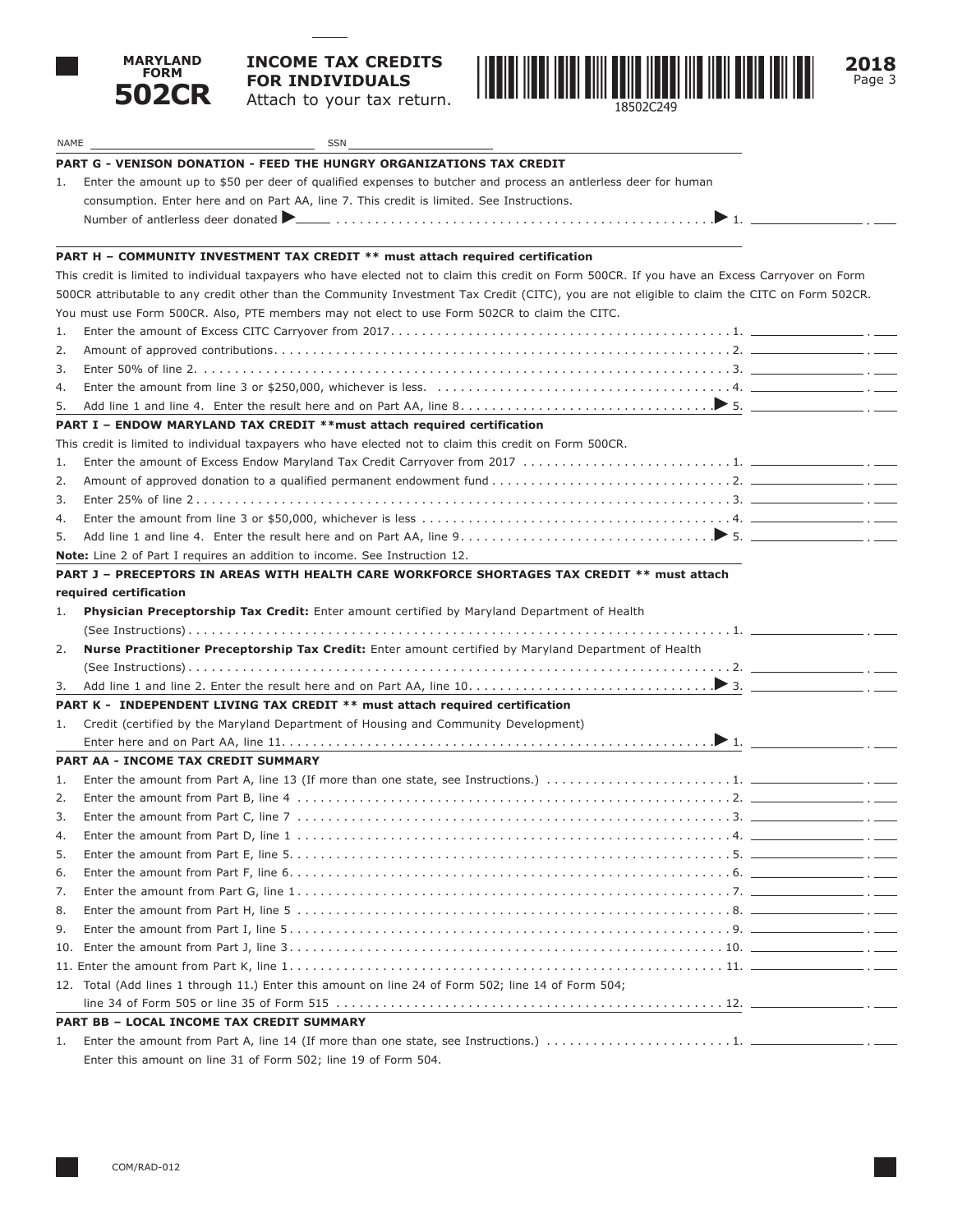

**INCOME TAX CREDITS FOR INDIVIDUALS** Attach to your tax return.



 $\mathcal{L}^{\text{max}}$ 

 $\sim$  100

NAME SSN **PART CC- REFUNDABLE INCOME TAX CREDITS** 1. Student Loan Debt Relief Tax Credit (See Instructions.). Enter the amount and attach certification.. . 1. 2. Heritage Structure Rehabilitation Tax Credit (See Instructions for Form 502S). Attach certification(s).. . 2. 3. Refundable Business Income Tax Credit (See Instructions for Form 500CR.) **You must file your return electronically to claim a business income tax credit.** 4. IRC Section 1341 Repayment Credit. (See Instructions and Administrative Release 40.) Attach documentation .  $\blacktriangleright$  4. 5. Flow-through Nonresident PTE tax (See Instructions for required attachments.). . 5. 6. Total. (Add lines 1 through 5.) Enter this amount on line 43 of Form 502, line 46 of Form 505 or line 51 of Form 515. . 6.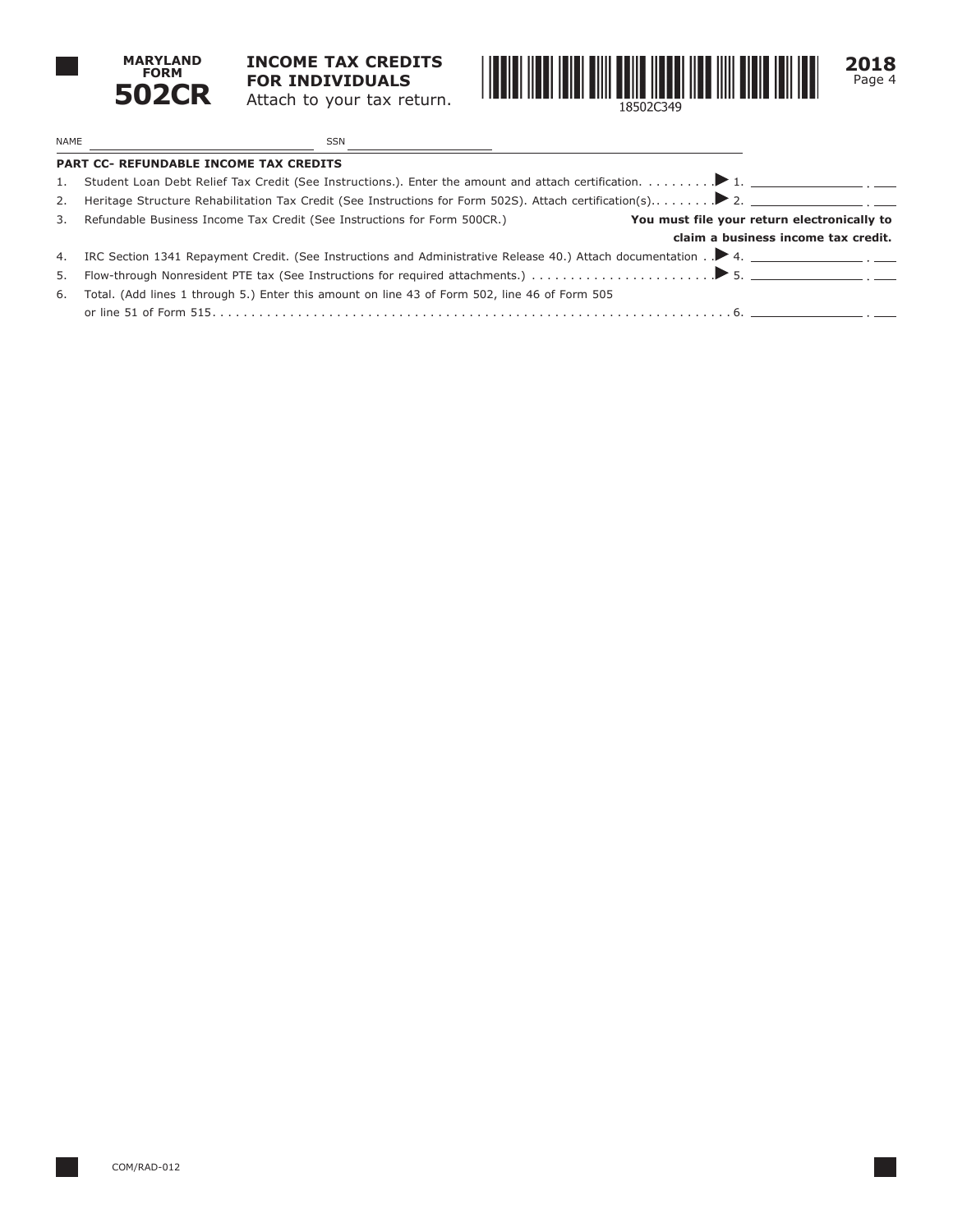

#### **GENERAL INSTRUCTIONS**

**Purpose of Form.** Form 502CR is used to claim personal income tax credits for individuals (including resident fiduciaries).

You may report the following tax credits on this form: the Credit for Income Taxes Paid to Other States and Localities, Credit for Child and Dependent Care Expenses, Quality Teacher Incentive Credit, Credit for Aquaculture Oyster Floats, Long-Term Care Insurance Credit, Credit for Preservation and Conservation Easements, Venison Donation Tax Credit, Community Investment Tax Credit, Endow Maryland Tax Credit, Preceptors in Areas with Health Care Workforce Shortages Tax Credit, Independent Living Tax Credit, Student Loan Debt Relief Tax Credit, Heritage Structure Rehabilitation Tax Credit, IRC Section 1341 Repayment Credit and Flow-Through Nonresident PTE Tax. You must file Form 500CR electronically to claim a business income tax credit other than the Community Investment Tax Credit and Endow Maryland Tax Credit.

The Student Loan Debt Relief Tax Credit, the Heritage Structure Rehabilitation Tax Credit and/or certain business tax credits from Form 500CR and the IRC Section 1341 Repayment Credit are refundable. All of the other credits may not exceed the state income tax.

Excess credit for the Preservation and Conservation Easements Tax Credit, Community Investment Tax Credit and Endow Maryland Tax Credit may be carried forward to the next tax year. Excess amounts of the other credits cannot be carried forward. **Note: Resident fiduciaries may use Form 502CR to claim only a credit for income taxes paid to other states and/ or localities or a Credit for Preservation and Conservation Easements.** 

**Name and Other Information.** Type or print the name(s) as shown on Form 502, 505, 515 or 504 in the designated area. Enter the Social Security number for each taxpayer.

#### **Form 502CR must be attached to the annual return (Form 502, 504, 505 or 515).**

#### **PART A - CREDIT FOR INCOME TAXES PAID TO OTHER STATES AND LOCALITIES**

See Administrative Release #42 for detailed instructions on completing Part A.

#### **PART B - CREDIT FOR CHILD AND DEPENDENT CARE EXPENSES**

If you are eligible for a Child and Dependent Care Credit on your federal income tax return for tax year 2018, you may be entitled to a credit on your Maryland state income tax return. The credit starts at 32.5% of the federal credit allowed, but is phased out for taxpayers with federal adjusted gross incomes above \$41,000 (\$20,500 for individuals who are married, but file separate income tax returns). No credit is allowed for an individual whose federal adjusted gross income exceeds \$50,000 (\$25,000 for married filing separately). Use the CREDIT FOR CHILD AND DEPENDENT CARE EXPENSES CHART to determine the decimal amount to be entered on line 3 of Part B.

### **PART C - QUALITY TEACHER INCENTIVE CREDIT**

If you are a qualified teacher, you may be able to claim a credit against your State tax liability for tuition paid to take graduatelevel courses required to maintain certification. This credit applies to individuals who:

- a. Currently hold a standard professional certificate or advanced professional certificate;
- b. Are employed by a county/city board of education in Maryland, a state or local correctional facility, or a juvenile correctional facility as listed below in the note;
- c. Teach in a public school or qualified facility and receive a satisfactory performance;
- d. Successfully complete the courses with a grade of B or better; and
- e. Have not been fully reimbursed by the state/county/city for these expenses.

Only the unreimbursed portion qualifies for the credit.

Each spouse that qualifies may claim this credit. Complete a separate column in the worksheet for each spouse.

**NOTE:** Qualified juvenile facilities are: the Alfred D. Noyes Children's Center; the Baltimore City Juvenile Justice Center; the Charles H. Hickey, Jr. School; the Cheltenham Youth Facility; the J. DeWeese Carter Center; the Lower Eastern Shore Children's Center; the Thomas J. S. Waxter Children's Center; the Victor Cullen Center; the Western Maryland Children's Center; and the youth centers.

#### **INSTRUCTIONS**

- **Line 1** Enter the name of the Maryland public school system or State or local correctional facility or qualified juvenile facility in which you are employed and teach.
- **Line 2** Enter the amount of tuition paid for graduate-level courses for each qualifying teacher and the name of the institution(s) to which it was paid.
- **Line 3** Enter the amount received as a reimbursement for tuition from your employer.
- **Line 5** The maximum amount of credit allowed is \$1,500 for each qualifying individual.
- **Line 6** The credit is limited to the amount paid less any reimbursement up to the maximum amount allowed for each qualifying individual. Enter the lesser of line 4 or line 5.
- **Line 7** Enter the total of line 6, for Taxpayers A and B. Also enter this amount on Part AA, line 3.

#### **PART D - CREDIT FOR AQUACULTURE OYSTER FLOATS**

A credit is allowed for 100% of the amounts paid to purchase new aquaculture oyster floats that are designed to grow oysters at or under an individual homeowner's pier. The devices must be buoyant and assist in the growth of oysters for the width of the pier. In the case of a joint return, each spouse is entitled to claim the credit, provided each spouse purchases or contributes to the purchase of a float. The credit amount is limited to the lesser of the individual's state tax liability for that year or the maximum allowable credit of \$500. In the case of a joint return, each spouse must calculate his/her own state tax liability for limitation purposes.

#### **PART E - LONG-TERM CARE INSURANCE CREDIT**

A **one-time credit** may be claimed against the state income tax for the payment of qualified long-term care (LTC) insurance premiums as defined by the IRS (Publication 502) for a policy to insure yourself, or your spouse, parent, stepparent, child or stepchild, who is a resident of Maryland.

A credit may not be claimed if:

- a. The insured was covered by LTC insurance prior to July 1, 2000;
- b. The credit for the insured is being claimed in this year by another taxpayer;
- c. The credit is being or has been claimed by anyone in any other tax year; or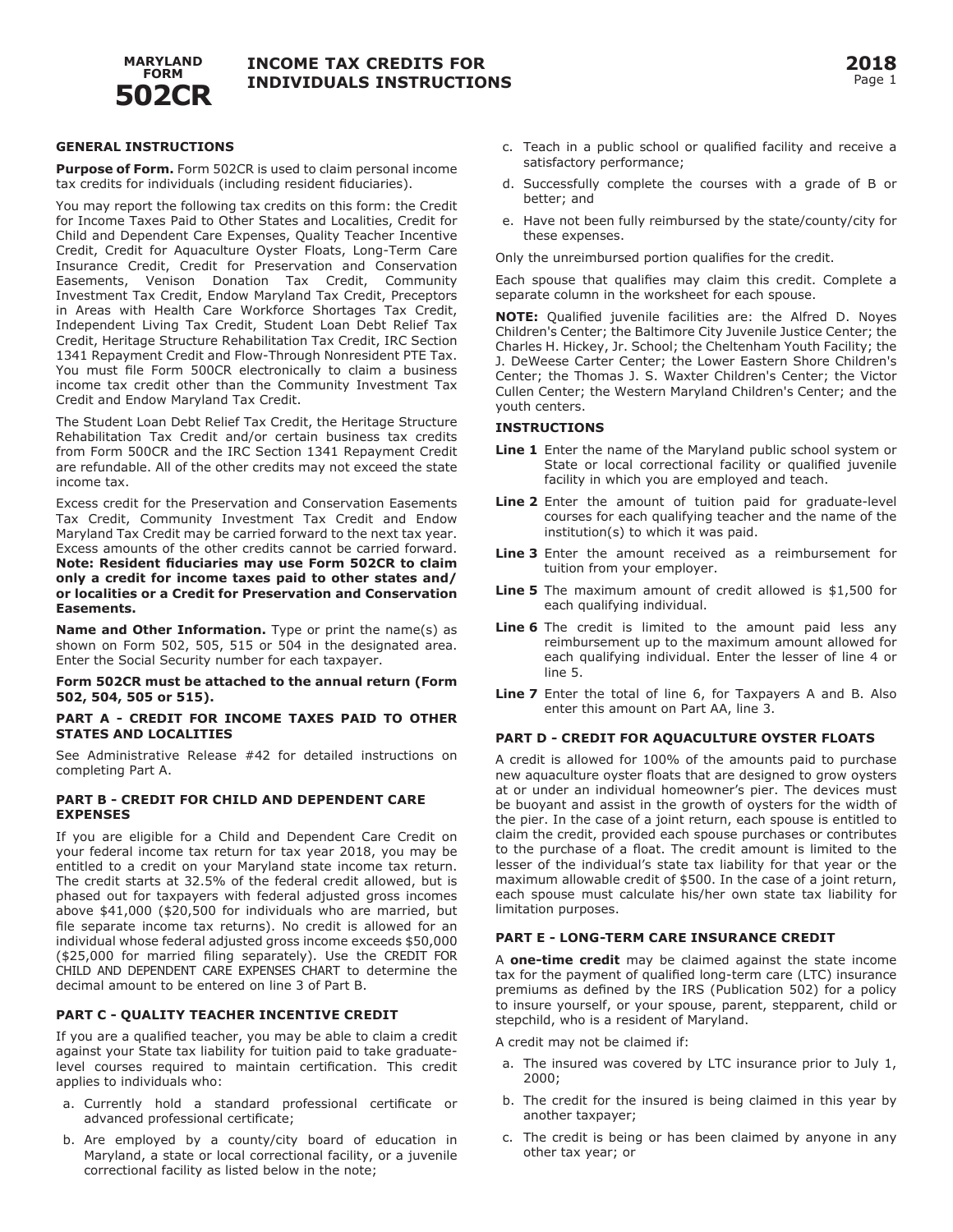

## **2018** Page 2

d. The insured is a nonresident of Maryland.

The credit is equal to the LTC premiums paid with a maximum per insured of:

| Amount | Age of Insured as of 12/31/18 |  |  |
|--------|-------------------------------|--|--|
| \$420  | 40 or less                    |  |  |
| \$500  | over 40 years                 |  |  |

#### **SPECIFIC INSTRUCTIONS**

- Answer Questions 1 through 4. If you answered "yes" for any of the questions, no credit is allowed for that individual.
- Complete Columns A through D of the worksheet for each qualifying insured individual who qualifies for the credit. If more space is required, attach a separate statement.
- Enter in Column E the amount of premiums paid for each qualifying insured individual up to the maximum for that age group.
- Add the amounts in Column E and enter the total on line 5. Also enter this amount on Part AA, line 5.

#### **PART F - CREDIT FOR PRESERVATION AND CONSERVATION EASEMENTS**

Businesses or individuals may be eligible for a credit for an easement conveyed to the Maryland Environmental Trust, the Maryland Agricultural Land Preservation Foundation or the Maryland Department of Natural Resources to preserve open space, natural resources, agriculture, forest land, watersheds, significant ecosystems, viewsheds or historic properties if:

- 1. the easement is perpetual;
- 2. the easement is accepted and approved by the Board of Public Works; and
- 3. the fair market value of the property before and after the conveyance of the easement is substantiated by a certified real estate appraiser.

Individuals who are eligible to claim the Credit for Preservation and Conservation Easements and who are not PTE members must claim this credit on Part F of the Form 502CR. PTE members who are eligible for this credit must claim the credit on Business Income Tax Credit Form 500CR.

The credit is equal to the difference in the fair market values of the property reduced by payments received for the easement. If the property is owned jointly by more than one individual, such as a married couple, **each individual owner is entitled to the credit based on their percentage of ownership**. The credit amount is limited to the lesser of the individual's state tax liability for that year or the maximum allowable credit of \$5,000,

per owner, who qualifies to claim the credit. Complete a separate column in the worksheet for each spouse. **In the case of a joint return**, each spouse must calculate their own state tax liability for limitation purposes. Use the rules for filing separate returns in Instruction 8 in the Resident booklet to calculate each spouse's Maryland tax. In the case of a fiduciary return, the fiduciary will complete the column for Taxpayer B only.

If the individual's allowable credit amount exceeds the maximum of \$5,000, up to \$5,000 can be carried forward each subsequent year until the allowable credit is used up or 15 years, whichever first occurs.

Complete lines 1-7 of Part F. If you itemize deductions, see Instruction 14 in the Resident booklet. For line 1, enter the amount by which the fair market value of the property before the conveyance of the easement exceeds the fair market value after the conveyance as substantiated by a certified real estate appraiser, plus any carryover from the prior year.

The carryover amount can be found on Part F, line 7 of Form 502CR for tax year 2017.

For additional information, contact the Maryland Environmental Trust at 410-514-7900, **www.dnr.state.md.us/met**, the Maryland Agricultural Land Preservation Foundation at 410-841- 5860, or the Department of Natural Resources at 410-260-8367.

#### **PART G – VENISON DONATION - FEED THE HUNGRY ORGANIZATIONS TAX CREDIT**

Individuals who hunt and harvest an antlerless deer in compliance with State hunting laws and regulations, and donate the processed meat to a venison donation program administered by an IRC section 501(c)3 tax exempt organization, may claim a credit against their State personal income tax for up to \$50 of qualified expenses to butcher and process an antlerless deer for human consumption. The total amount of the credits may not exceed \$200 in any taxable year unless the individual harvested each deer in accordance with a deer management permit. Any unused portion of the qualified expenses may not be carried over to another taxable year. No credit may be earned for any tax year beginning on or after January 1, 2023.

#### **PART H - COMMUNITY INVESTMENT INCOME TAX CREDIT**

Businesses or individuals who contribute to approved Community Investment Programs may be eligible for a credit against the Maryland State income tax. Contributions must be made to a nonprofit organization approved by the Department of Housing and Community Development (DHCD). The taxpayer must apply to and receive approval by the DHCD for each contribution for which a credit is claimed.

| <b>CREDIT FOR CHILD AND DEPENDENT CARE EXPENSES CHART</b>                                        |                      |                       |                                                                             |                      |  |
|--------------------------------------------------------------------------------------------------|----------------------|-----------------------|-----------------------------------------------------------------------------|----------------------|--|
| If your filing status is Married Filing Separately and<br>your federal adjusted gross income is: |                      | <b>Decimal Amount</b> | For all other filing statuses, if your federal<br>adjusted gross income is: |                      |  |
| At Least                                                                                         | <b>But less than</b> |                       | At least                                                                    | <b>But less than</b> |  |
| $$0-$                                                                                            | \$20,501             | .3250                 | \$0                                                                         | \$41,001             |  |
| \$20,501                                                                                         | \$21,001             | .2925                 | \$41,001                                                                    | \$42,001             |  |
| \$21,001                                                                                         | \$21,501             | .2600                 | \$42,001                                                                    | \$43,001             |  |
| \$21,501                                                                                         | \$22,001             | .2275                 | \$43,001                                                                    | \$44,001             |  |
| \$22,001                                                                                         | \$22,501             | .1950                 | \$44,001                                                                    | \$45,001             |  |
| \$22,501                                                                                         | \$23,001             | .1625                 | \$45,001                                                                    | \$46,001             |  |
| \$23,001                                                                                         | \$23,501             | .1300                 | \$46,001                                                                    | \$47,001             |  |
| \$23,501                                                                                         | \$24,001             | .0975                 | \$47,001                                                                    | \$48,001             |  |
| \$24,001                                                                                         | \$24,501             | .0650                 | \$48,001                                                                    | \$49,001             |  |
| \$24,501                                                                                         | \$25,001             | .0325                 | \$49,001                                                                    | \$50,001             |  |
| \$25,001                                                                                         | or over              | .0000                 | \$50,001                                                                    | or over              |  |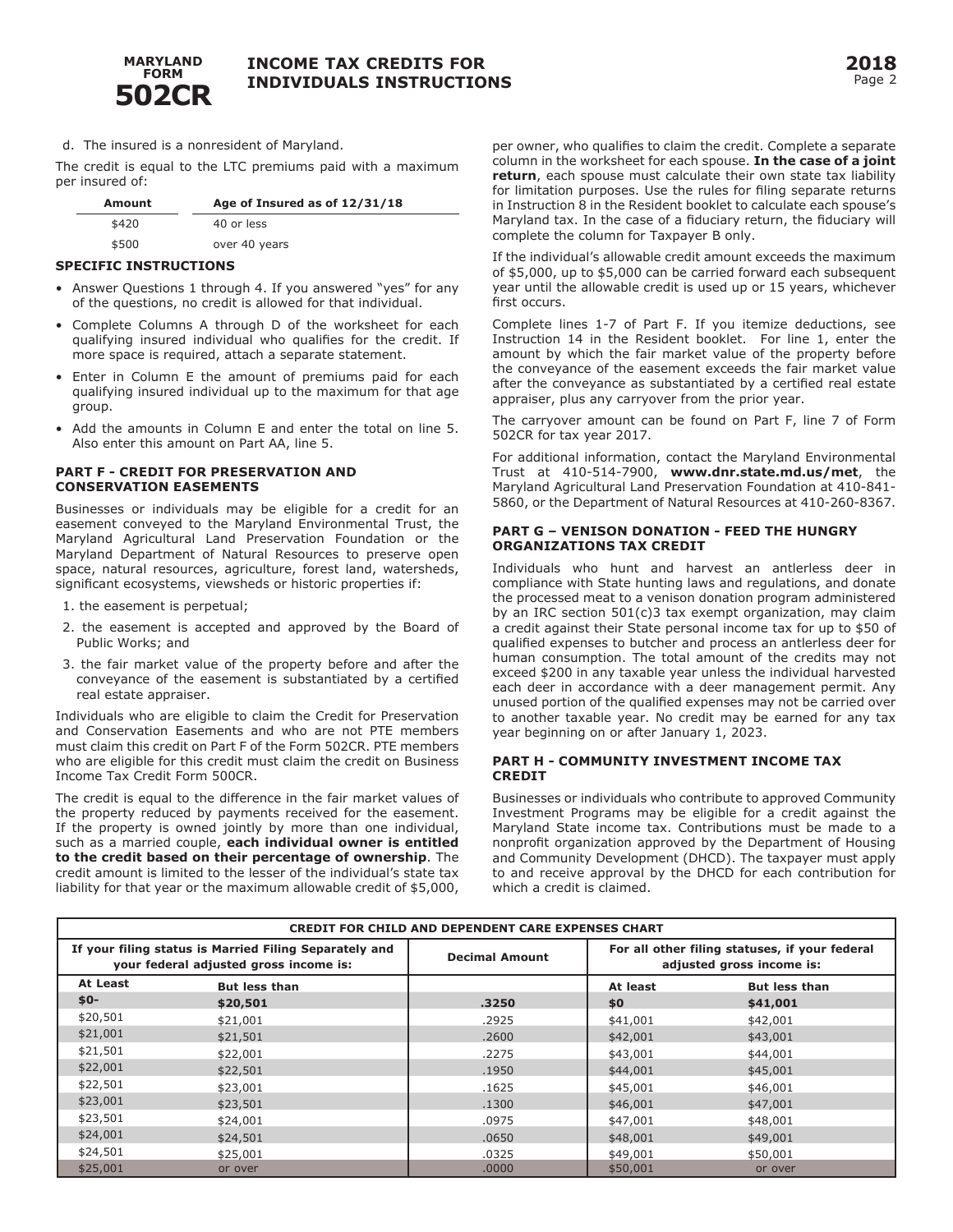

Individuals who are eligible to claim the Community Investment Tax Credit (CITC), and who are not PTE members may elect to claim this credit on Part H of Form 502CR, instead of claiming the credit on Form 500CR. However, an individual may not claim this credit on both Form 500CR and Form 502CR. PTE members who are eligible for this credit must claim the credit on Business Income Tax Credit Form 500CR.

Individuals who anticipate having a carryover of the CITC are advised to use Form 500CR instead of Form 502CR. Individuals who have an existing carryover on their 2017 Form 500CR may elect to use Form 502CR if their Excess Carryover Credit is attributable only to the CITC.

The credit is limited to 50% of the approved contributions (including real property) not to exceed \$250,000.

**NOTE:** A copy of the required approval from the DHCD must be included with Form 502CR.

#### **SPECIFIC INSTRUCTIONS**

**Line 1** Enter the amount of excess CITC carryover from 2017.

- **Line 2** Enter the amount of approved contributions on line 2.
- **Line 3** Enter 50% of line 2.
- **Line 4** Enter the amount from line 3 or \$250,000, whichever is less.
- **Line 5** Add line 1 and line 4. Enter the result on line 5 and on Part AA, line 8.

This credit is not refundable and is applied only against the Maryland State income tax. To the extent the credit is earned in any year and it exceeds the State income tax, you are entitled to an excess carryover of the credit until it is used or it expires five years after the credit was earned, whichever comes first.

For more information contact:

Department of Housing and Community Development Division of Neighborhood Revitalization 2 N. Charles St., Suite 450 Baltimore, MD 21202 410-209-5800 **citc.nr@mdhousing.org** 

#### **PART I – ENDOW MARYLAND INCOME TAX CREDIT**

A taxpayer who makes a donation to a qualified permanent endowment fund at an eligible community foundation may be eligible for a credit against the Maryland State income tax. The taxpayer must apply to the Maryland Department of Housing and Community Development (DHCD) for a certification for the donation. This certification must be attached to the Form 502CR at the time the Maryland income tax return is filed.

Individuals who are eligible to claim the Endow Maryland income tax credit, and who are not PTE members may elect to claim this credit on Part I of Form 502CR, instead of claiming the credit on Form 500CR. However, an individual may not claim this credit on both Form 500CR and Form 502CR. PTE members who are eligible for this credit must claim the credit on Business Income Tax Credit Form 500CR.

Individuals who anticipate having a carryover of the Endow Maryland income tax credit are advised to use Form 500CR, instead of Form 502CR.

The credit is limited to 25% of the approved donation (in cash or publicly traded securities) not to exceed \$50,000.

**NOTE:** A copy of the required approval from the DHCD must be included with Form 502CR.

#### **SPECIFIC INSTRUCTIONS**

- **Line 1** Enter the amount of excess Endow Maryland Income Tax Credit carryover from 2017.
- **Line 2** Enter the amount of approved donation to a qualified permanent endowment fund.
- **Line 3** Enter 25% of line 2.
- **Line 4** Enter the amount from line 3 or \$50,000, whichever is less.
- **Line 5** Add line 1 and line 4. Enter the result on line 5 and on Part AA, line 9.

This credit is not refundable and is applied only against the Maryland State income tax. To the extent the credit is earned in any year and it exceeds the State income tax, you are entitled to an excess carryover of the credit until it is used, or it expires five years after the credit was earned, whichever comes first.

**NOTE:** The amount of donation shown on line 2 requires an addition to income. See Instruction 12 in the Maryland Resident Instruction Booklet.

For more information contact:

Department of Housing and Community Development Division of Neighborhood Revitalization 2 N. Charles St., Suite 450 Baltimore, MD 21202 410-209-5800

**endowmaryland.nr@maryland.gov**

### **PART J – PRECEPTORS IN AREAS WITH HEALTH CARE WORKFORCE SHORTAGES TAX CREDIT**

If you are a qualified licensed physician or a qualified nurse practitioner who served without compensation as a preceptor, you may be eligible to claim a nonrefundable credit against your State tax liability. There are two credits for qualified preceptors. The first credit on line 1 is only available for licensed physicians. The second credit on line 2 is available for both licensed physicians and nurse practitioners.

A licensed physician who served as a physician preceptor in a preceptorship program authorized by an accredited medical school in Maryland may claim a credit on line 1 in the amount of \$1,000 for each student for whom the licensed physician served as a physician preceptor without compensation. For purposes of claiming the credit on line 1, "preceptorship program" means an organized system of clinical experience that, for the purpose of attaining specified learning objectives, pairs an enrolled student of a liaison committee on medical education-accredited medical school in Maryland or an individual in a postgraduate medical training program in Maryland with a licensed physician who meets the qualifications as a preceptor. To qualify for the credit, the licensed physician must have worked in an area of Maryland identified as having a health care workforce shortage by the Maryland Department of Health (MDH). The licensed physician must have worked a minimum of three rotations, each consisting of 160 hours of community-based clinical training. The amount of this credit may not exceed \$10,000.

A nurse practitioner or licensed physician who served as a preceptor in a preceptorship program approved by the Maryland Board of Nursing may claim a credit on line 2 in the amount of \$1,000 for each nurse practitioner student for whom the nurse practitioner or licensed physician served as a preceptor without compensation. For purposes of claiming the credit on line 2, "preceptorship program" means an organized system of clinical experience that, for the purpose of attaining specified learning objectives, pairs a nurse practitioner student enrolled in a nursing education program that is recognized by the Maryland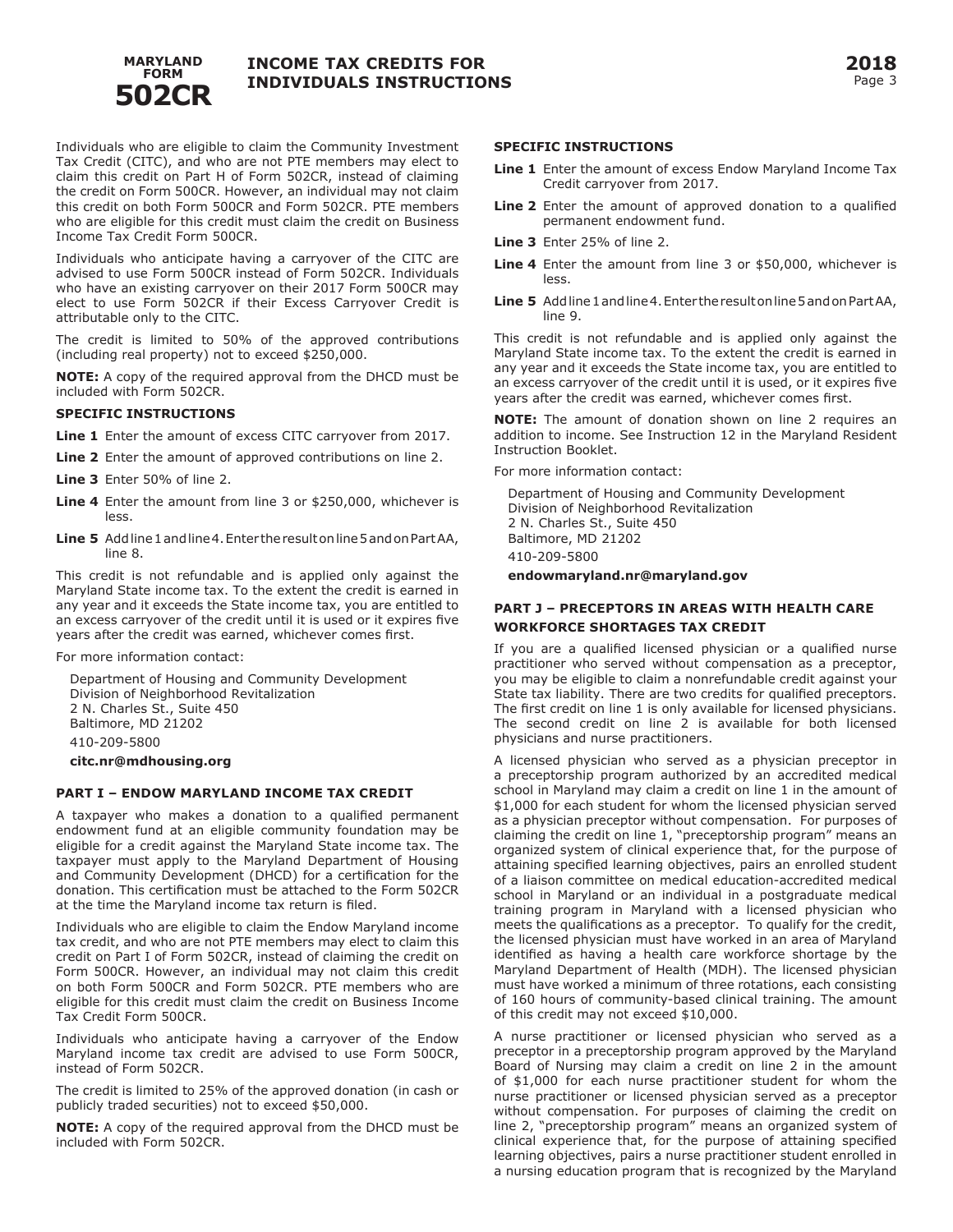

Board of Nursing with a nurse practitioner or licensed physician who meets the qualifications as a preceptor. To qualify for the credit, a nurse practitioner or licensed physician must have worked in an area of Maryland identified as having a health care workforce shortage by the Maryland Department of Health. The nurse practitioner or licensed physician must have worked a minimum of three rotations, each consisting of at least 100 hours of community-based clinical training. The amount of this credit may not exceed \$10,000.

Eligibility for these credits is limited to funds budgeted. Applicants seeking certification will be approved on a first-come, first-served basis. Go to the Maryland Department of Health website at **health.maryland.gov** for more information.

#### **INSTRUCTIONS**

- **Line 1** Enter on line 1 the amount of the tax credit certified by MDH for a licensed physician who served as a physician preceptor in a preceptorship program, paired with enrolled student(s) of a liaison committee on medical education-accredited medical school in Maryland or an individual in a postgraduate medical training program in Maryland
- **Line 2** Enter on line 2 the amount of the tax credit certified by MDH for a nurse practitioner or licensed physician who served as a preceptor in a preceptorship program, paired with nurse practitioner student(s) enrolled in a nursing education program recognized by the Maryland Board of Nursing.
- **Line 3** Add line 1 and line 2. Enter the result on line 3 and on Part AA, line 10. This credit is limited to the State tax. There is no carryover to another year.

**NOTE:** A copy of the required certification from the Maryland Department of Health must be included with Form 502CR.

#### **PART K – INDEPENDENT LIVING TAX CREDIT**

An individual may claim a credit against their Maryland State income tax equal to 50% of the qualified expenses incurred during a taxable year to install accessibility and universal visitability features to or within a home.

"Accessibility and universal visitability features" means components of renovation to an existing home that improves access to or within the home for individuals with disabilities.

"Qualified expenses" means costs incurred to install accessibility and universal visitability features to or within a home.

For any taxable year, the credit may not exceed the lesser of: (i) \$5,000; or (ii) the State income tax imposed for the taxable year calculated before the application of the credits allowed under §§ 10–701, 10–701.1, and 10-741 of the Tax-General Article but after the application of any other credit allowed.

The unused amount of the credit may not be carried over to any other taxable year. The credit amount is limited to the lesser of the individual's state tax liability for that year or the maximum allowable credit of \$5,000. The qualified expenses incurred must be certified by the Maryland Department of Housing and Community Development. To claim the credit, an individual shall: (i) file an amended income tax return for the taxable year in which the qualified expenses were incurred; and (ii) attach a copy of the Maryland Department of Housing and Community Development's certification of the approved credit amount to the amended income tax return.

For more information, contact:

Maryland Department of Housing and Community Development 7800 Harkins Road Lanham, Md. 20706 301-429-7400 dhcd.maryland.gov/Pages/Contact-Us.aspx

**customerservice.dhcd@maryland.gov**

### **PART AA - INCOME TAX CREDIT SUMMARY**

This part is to summarize Parts A through K. If the total from Part AA, line 12 exceeds the state tax, the excess will not be refunded.

#### **PART BB - LOCAL TAX CREDIT SUMMARY**

This part is to summarize the total local tax credit available from Part A. If the total from Part BB, line 1 exceeds the local tax, the excess will not be refunded. See the Instructions to Part A for questions concerning credit claimed for taxes paid to multiple states and/or localities.

#### **PART CC - REFUNDABLE INCOME TAX CREDITS**

#### **Line 1 STUDENT LOAN DEBT RELIEF TAX CREDIT**

The Student Loan Debt Relief Tax Credit may be claimed by certain qualified taxpayers in the amount certified by the Maryland Higher Education Commission. **Note: A copy of the required certification from the Maryland Higher Education Commission must be included with Form 502CR.** "Qualified taxpayer" means an individual who has incurred at least \$20,000 in undergraduate and/or graduate student loan debt and has at least \$5,000 in outstanding undergraduate and/or graduate student loan debt when submitting an application for certification to the Maryland Higher Education Commission. The amount of any tax credit approved by the Maryland Higher Education Commission may not exceed \$5,000. The refundable tax credit must be claimed against the State income tax for the taxable year in which the Maryland Higher Education Commission certifies the tax credit.

Individuals applying for certification should submit an application to the Maryland Higher Education Commission by September 15th of each year. The Maryland Higher Education Commission shall prioritize tax credit recipients and amounts based on qualified taxpayers who:

- (1) Have higher debt burden to income ratios;
- (2) Graduated from an institution of higher education located in Maryland;
- (3) Did not receive a tax credit in a prior year; or
- (4) Were eligible for in-state tuition.

#### **Specific Instructions**

Enter the amount of the certified tax credit by the Maryland Higher Education Commission on line 1.

The total amount of the credit claimed under this section shall be **recaptured** if the individual does not use the credit approved under this section for the repayment of the individual's undergraduate and/or graduate student loan debt within 2 years from the close of the taxable year for which the credit is claimed. The individual who claimed the credit shall pay the total amount of the credit claimed as taxes payable to the State for the taxable year in which the event requiring **recapture** of the credit occurs.